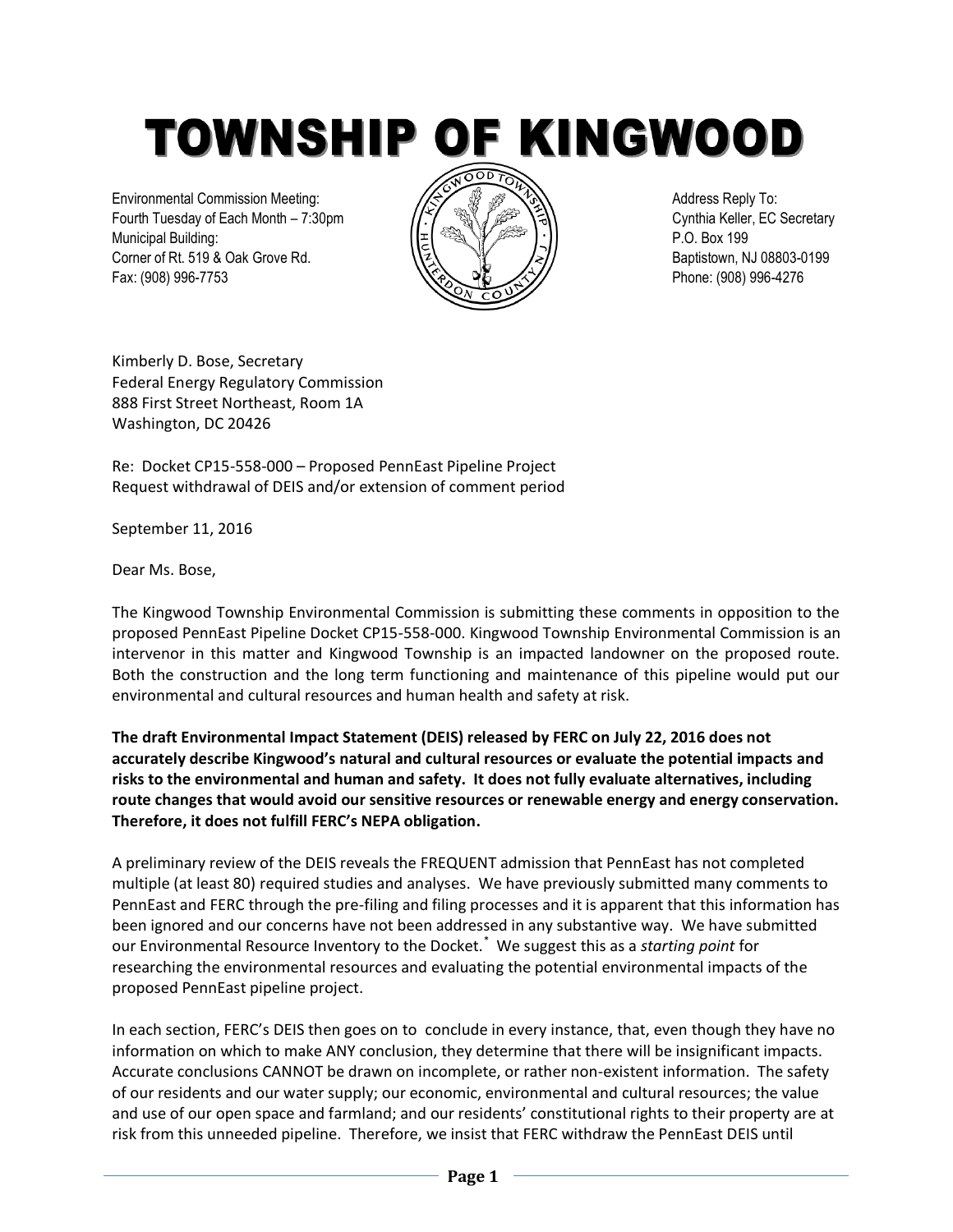PennEast has completed and submitted the required studies. Stakeholders must then be allowed a reasonable time to evaluate them.

We want to express further dissatisfaction with FERC's disregard for its responsibility to provide access to its documents and the ability of the public to comment on such documents. A few hours after announcing the release of the Draft Environmental Impact Statement on July 22, 2016, the entire FERC website became non-operational. The FERC website remained inert until sometime Monday morning. This prevented the public from downloading these critically important documents for three days out of an already too-short 45 day comment period. For the majority of people who work weekdays, the loss of an entire weekend during which they may have dedicated time to the review of this obese document, is especially significant. From the beginning of this proposed project, citizens have often been frustrated by FERC's website's frequent malfunctions, which we find unacceptable and contrary to public interest. Even after that first weekend of the comment period, residents have continued to complain about being unable to access FERC website. One of the important requirements of NEPA is for a public input into the project.

In fact, we have found your entire process for public discourse to be lacking. The public hearings on the DEIS were scheduled only three weeks after most people could even obtain a copy of the document. Public participation was further thwarted by the strange "public meetings" which were not operated in public, but instead took people one by one to speak to support staff holding a recording device, instead of in a public forum in front of our peers and FERC staff who we actually wanted to communicate with. We did not feel as if our concerns were being heard.

Furthermore, PennEast filed an additional 300+ page filing, August 8, 2016, which is 18 days after the submission of the DEIS and more about a week ago. The 45-day public comment period was already insufficient for a thorough review of the 1200+ page DEIS. We request that FERC extend the public comment period by at least 60 days to permit a more reasonable time period for stakeholders and their experts to review and comment on this high volume of material.

In conclusion, FERC must withdraw the DEIS immediately, wait for PennEast to submit all the necessary documentation and studies, and re-release the DEIS after making an unbiased evaluation of all the information. FERC must ensure that the public has access to the online functions of downloading and submitting documents to the docket; and finally, at a later date after release of a completed DEIS, the comment period must be adequate and fair to the people whose land PennEast proposes to condemn. If a situation again occurs where substantive changes or information are made available after the start of the comment period, the clock must re-start to allow evaluation of this new information on top of the prior submittal.

Thank you for your full consideration of Kingwood Township's comments.

Sincerely,

## The Kingwood Township Environmental Commission

CC: Kingwood Township Committee Congressman Leonard Lance Senator Robert Menendez Senator Cory Booker